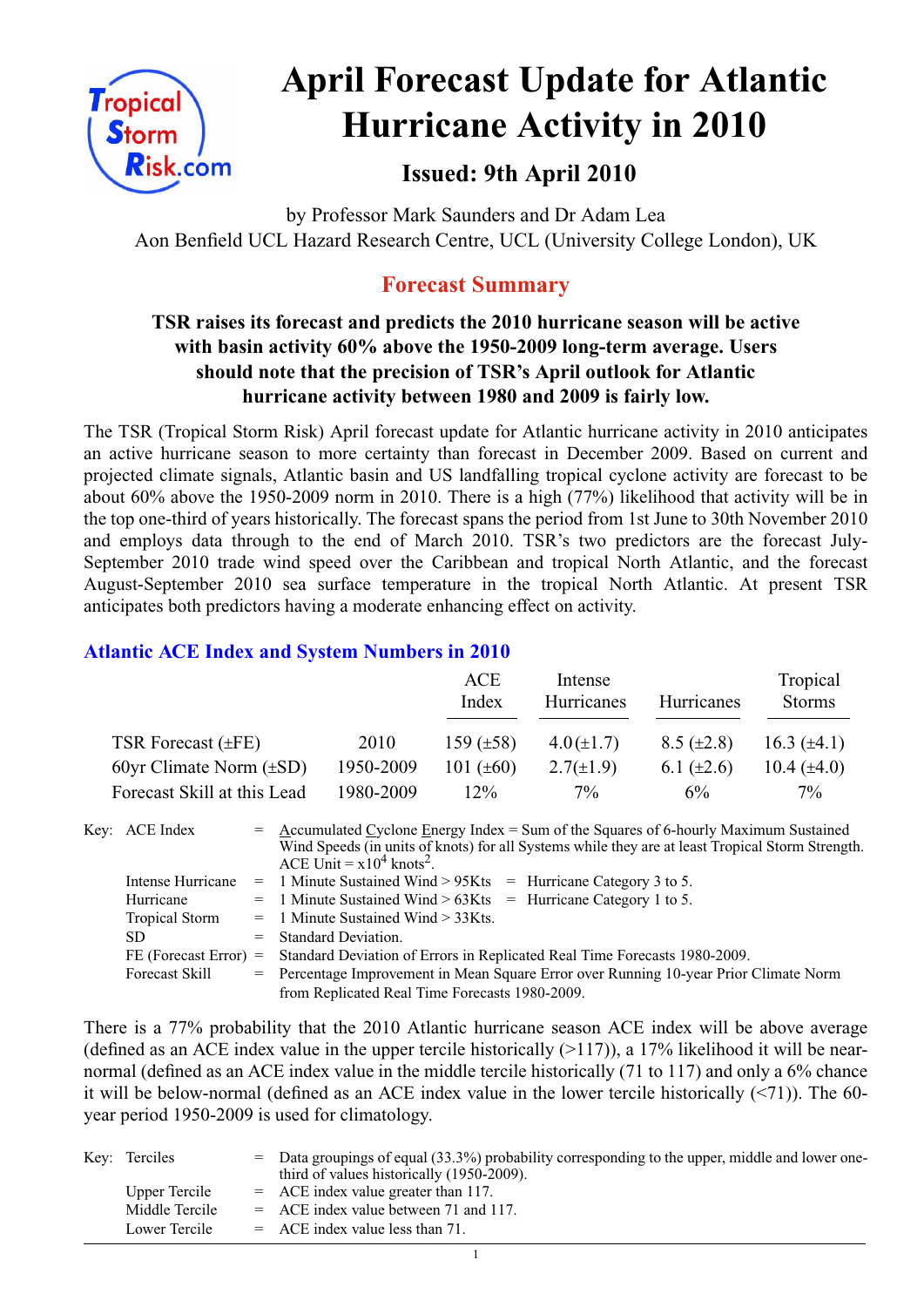#### **ACE Index & Numbers Forming in the MDR, Caribbean Sea and Gulf of Mexico in 2010**

|                              |           | ACE<br>Index   | Intense<br>Hurricanes | Hurricanes      | Tropical<br><b>Storms</b> |
|------------------------------|-----------|----------------|-----------------------|-----------------|---------------------------|
| TSR Forecast $(\pm FE)$      | 2010      | 134 $(\pm 54)$ | $3.7(\pm 1.5)$        | 6.4 $(\pm 2.4)$ | 11.3 $(\pm 3.3)$          |
| 60yr Climate Norm $(\pm SD)$ | 1950-2009 | 79 $(\pm 58)$  | $2.4(\pm 1.8)$        | 4.3 $(\pm 2.4)$ | 7.1 $(\pm 3.3)$           |
| Forecast Skill at this Lead  | 1980-2009 | $14\%$         | $12\%$                | 16%             | $14\%$                    |

The Atlantic hurricane Main Development Region (MDR) is the region  $10^{\circ}$ N -  $20^{\circ}$ N,  $20^{\circ}$ W -  $60^{\circ}$ W between the Cape Verde Islands and the Caribbean Lesser Antilles. A storm is defined as having formed within this region if it reached at least tropical depression status while in the area.

There is a 78% probability that in 2010 the MDR, Caribbean Sea and Gulf of Mexico ACE index will be above average (defined as an ACE index value in the upper tercile historically (>92)), a 17% likelihood it will be near-normal (defined as an ACE index value in the middle tercile historically (43 to 92) and only a 5% chance it will be below-normal (defined as an ACE index value in the lower tercile historically (<43)). The 60-year period 1950-2009 is used for climatology.

#### **USA Landfalling ACE Index and Numbers in 2010**

|                              |           | ACE<br>Index      | <b>Hurricanes</b> | Tropical<br><b>Storms</b> |
|------------------------------|-----------|-------------------|-------------------|---------------------------|
| TSR Forecast $(\pm FE)$      | 2010      | 4.1 $(\pm 2.1)$   | 2.3 $(\pm 1.5)$   | 5.1 $(\pm 2.1)$           |
| 60yr Climate Norm $(\pm SD)$ | 1950-2009 | $2.5 \ (\pm 2.2)$ | $1.5 (\pm 1.3)$   | 3.2 $(\pm 2.0)$           |
| Forecast Skill at this Lead  | 1980-2009 | 13%               | 13%               | 9%                        |

| Key: ACE Index           | $=$ Accumulated Cyclone Energy Index $=$ Sum of the Squares of hourly Maximum     |
|--------------------------|-----------------------------------------------------------------------------------|
|                          | Sustained Wind Speeds (in units of knots) for all Systems while they are at least |
|                          | Tropical Storm Strength and over the USA Mainland (reduced by a factor of 6).     |
|                          | ACE Unit = $x10^4$ knots <sup>2</sup> .                                           |
| Landfall Strike Category | = Maximum 1 Minute Sustained Wind of Storm Directly Striking Land.                |
| USA Mainland             | $=$ Brownsville (Texas) to Maine.                                                 |

USA landfalling intense hurricanes are not forecast since we have no skill at any lead.

There is a 76% probability that in 2010 the USA landfalling ACE index will be above average (defined as a USA ACE index value in the upper tercile historically (>2.61)), an 18% likelihood it will be nearnormal (defined as a USA ACE index value in the middle tercile historically (1.15 to 2.61) and only a 6% chance it will be below-normal (defined as a USA ACE index value in the lower tercile historically  $(\leq 1.15)$ ). The 60-year period 1950-2009 is used for climatology.

#### **Caribbean Lesser Antilles Landfalling Numbers in 2010**

|                              |                                                                                                                                                                  | ACE<br>Index                                                                                            | Intense<br>Hurricanes | Hurricanes      | Tropical<br><b>Storms</b> |
|------------------------------|------------------------------------------------------------------------------------------------------------------------------------------------------------------|---------------------------------------------------------------------------------------------------------|-----------------------|-----------------|---------------------------|
| TSR Forecast $(\pm FE)$      | 2010                                                                                                                                                             | 2.3 $(\pm 2.0)$                                                                                         | $0.4~(\pm 0.4)$       | $0.7 (\pm 0.6)$ | $1.6(\pm 0.9)$            |
| 60yr Climate Norm $(\pm SD)$ | 1950-2009                                                                                                                                                        | 1.3 $(\pm 2.0)$                                                                                         | $0.2 \ (\pm 0.5)$     | $0.5 (\pm 0.7)$ | 1.1 $(\pm 1.0)$           |
| Forecast Skill at this Lead  | 1980-2009                                                                                                                                                        | $0\%$                                                                                                   | $7\%$                 | $12\%$          | $0\%$                     |
| Key: ACE Index               | $=$ Accumulated Cyclone Energy Index = Sum of the Squares of hourly Maximum<br>Sustained Wind Speeds (in units of knots) for all Systems while they are at least | Tropical Storm Strength and within the boxed region $(10^{\circ}N-18^{\circ}N,60^{\circ}W-63^{\circ}W)$ |                       |                 |                           |

|                          | (reduced by a factor of 6). ACE Unit = $x10^4$ knots <sup>2</sup> .  |  |
|--------------------------|----------------------------------------------------------------------|--|
| Landfall Strike Category | $=$ Maximum 1 Minute Sustained Wind of Storm Directly Striking Land. |  |
| Lesser Antilles          | $=$ Island Arc from Anguilla to Trinidad Inclusive.                  |  |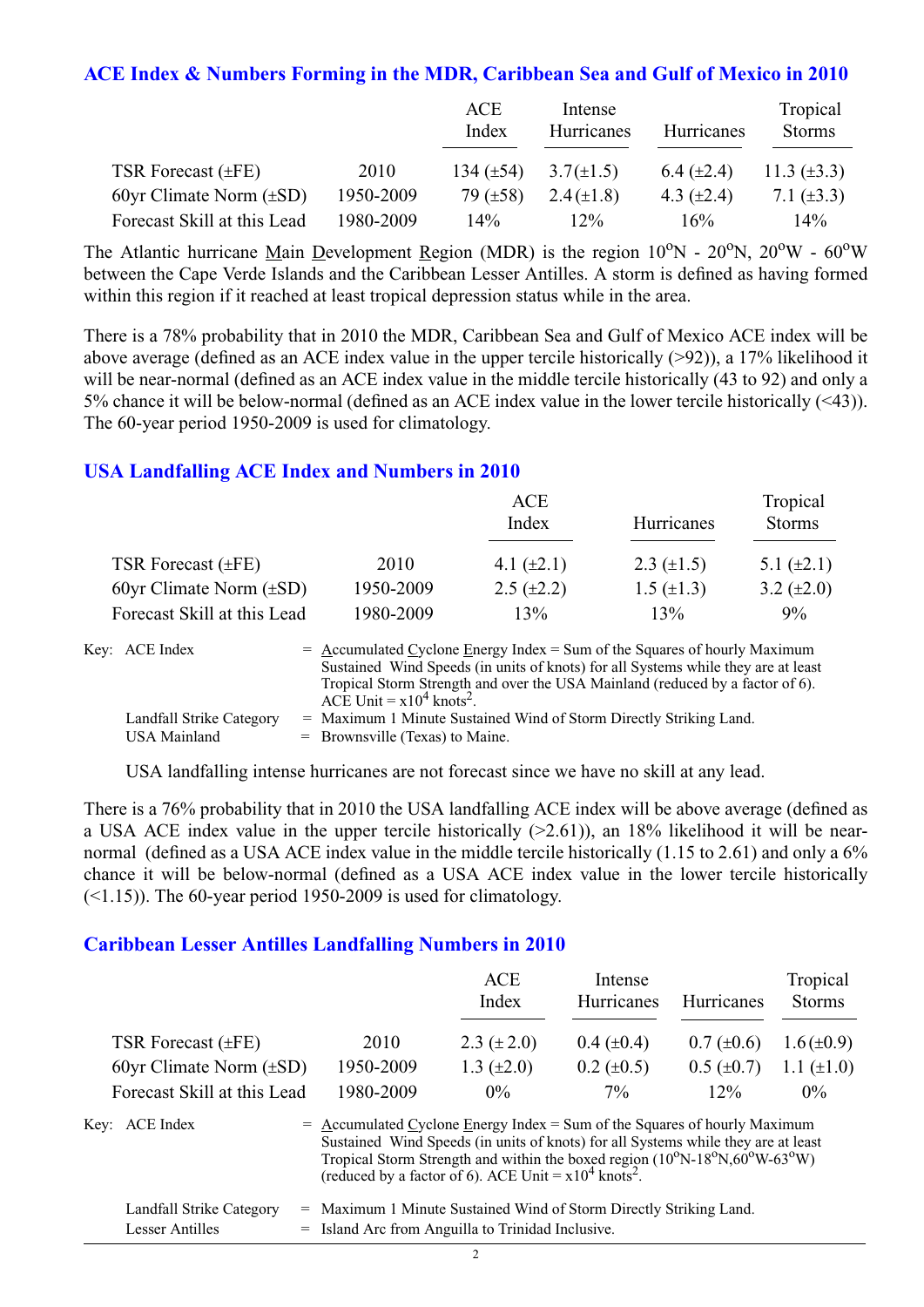## **Key Predictors for 2010**

The key factors behind the TSR forecast for an above-average hurricane season in 2010 are the anticipated moderate enhancing effect of July-September forecast trade winds at 925mb height over the Caribbean Sea and tropical North Atlantic region  $(7.5^{\circ}N - 17.5^{\circ}N, 30^{\circ}W - 100^{\circ}W)$ , and of August-September forecast sea surface temperature (SST) for the Atlantic MDR ( $10^{\circ}$ N -  $20^{\circ}$ N,  $20^{\circ}$ W -  $60^{\circ}$ W). The current forecasts for these predictors are  $0.81\pm0.79$  ms<sup>-1</sup> (up from the December forecast value of  $0.40\pm0.74$  ms<sup>-1</sup>) weaker than normal (1980-2009 climatology) and  $0.42\pm0.27$ <sup>o</sup>C (up from the December forecast value of  $0.20 \pm 0.29$ °C) warmer than normal (1980-2009 climatology). The forecast skills (assessed for the period 1980-2009) for both these predictors at this lead are 26%. The TSR forecast has increased since early December 2009 due primarily to an anomalous warming of the North Atlantic MDR sea surface temperatures in recent months.

The July-September trade wind speed influences cyclonic vorticity (the spinning up of storms) in the main hurricane track region. The August-September MDR SST provides heat and moisture to power incipient storms in the main track region.

#### **The Precision of Seasonal Hurricane Forecasts**

The 2004, 2005 and 2008 North Atlantic and U.S. landfalling hurricane seasons were both predicted to have 'high activity' (i.e. within the top one third of years historically) to high (65-70%) probability from the previous December. However, the extended range and April forecasts for the 2006, 2007 and 2009 hurricane seasons proved less impressive. The precision of seasonal Atlantic hurricane forecasts as a function of issue time is assessed over many years in this recent article:

Saunders, M. A., Winds of change, *Post Magazine Risk Report*, pp28-29, 9 November 2006, http://www.tropicalstormrisk.com/docs/Hurricanes-Post09112006.pdf

Users should be aware that the skill of TSR's April forecasts for Atlantic hurricane activity over the last 30 years, while positive, is fairly low.

## **Further Information and Next Forecast**

Further information about TSR forecasts, verifications and hindcast skill as a function of lead time may be obtained from the TSR web site *http://www.tropicalstormrisk.com*. The next TSR forecast update for the 2010 Atlantic hurricane season will be issued on the 4th June 2010.

## **Appendix - Predictions from Previous Months**

#### **1. Atlantic ACE Index and System Numbers**

| <b>Atlantic ACE Index and System Numbers 2010</b> |            |                     |                                    |                 |                       |  |  |
|---------------------------------------------------|------------|---------------------|------------------------------------|-----------------|-----------------------|--|--|
|                                                   |            | <b>ACE</b><br>Index | Named<br>Tropical<br><b>Storms</b> | Hurricanes      | Intense<br>Hurricanes |  |  |
| Average Number $(\pm SD)$ (1950-2009)             |            | 101 $(\pm 60)$      | $10.4 (\pm 4.0)$                   | 6.1 $(\pm 2.6)$ | $2.7 (\pm 1.9)$       |  |  |
| TSR Forecasts $(\pm FE)$                          | 9 Apr 2010 | 159 $(\pm 58)$      | 16.3 $(\pm 4.1)$                   | $8.5 (\pm 2.8)$ | 4.0 $(\pm 1.7)$       |  |  |
|                                                   | 7 Dec 2009 | 135 $(\pm 59)$      | 13.9 $(\pm 4.9)$                   | 7.4 $(\pm 3.1)$ | 3.4 $(\pm 1.8)$       |  |  |
| <b>CSU</b> Forecasts                              | 7 Apr 2010 | 150                 | 15                                 | 8               | 4                     |  |  |
|                                                   | 9 Dec 2009 | 100-162             | $11 - 16$                          | $6-8$           | $3-5$                 |  |  |